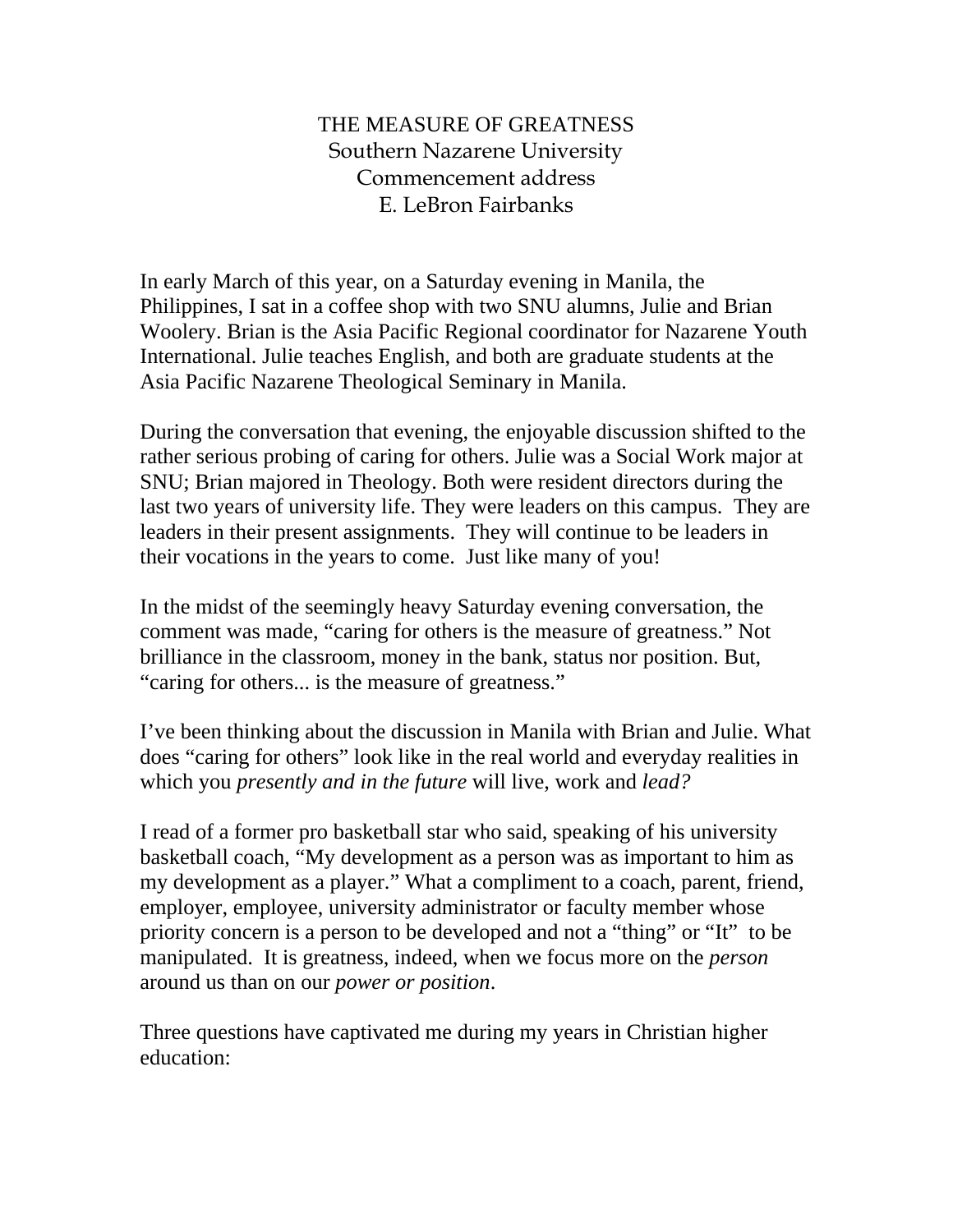Question #1. How can we live together as a diverse faith community in such a way that our relationships are *redemptive* and a witness to unbelievers of the reconciling work of God in Christ?

 Question #2. If, "in Christ, all things are made new," then how does our relationship with Christ convert or *transform* the way we live and lead?

 Question #3. In conflict situations, especially when *seemingly irreconcilable expectations* are placed on the leader, how can we lead in those situations, really lead, with "the mind of Christ"?

These are leadership questions, and our responses to them will, I believe, determine **our** measure of greatness. When good and godly people differ and often collide with us over vision and values, *great* leaders choose to "care deeply."

# **CARING LEADERS:**

#### #**1. Speak Gracefully. They watch the words they use. Words spoken can bless or "destroy" people.**

According to Eph. 4:25, God uses the words spoken to others within the Body of Christ to extend His grace through us to them. What a powerful and probing thought! Choose to "bless" people with your words.

### **#2. Live Gratefully. Comparison can eat us alive. It feeds the sense of inferiority many of us have experienced. In the good days and the not so good days, don't whine (cry)—***chose* **to be grateful.**

Christians can feel good about themselves—gifts, talents, and abilities until we compare ourselves with the gifts, talents, and abilities of *other*  people.

What is the antidote to comparison? Three profound biblical qualities: Gratitude! Thankfulness! Appreciation!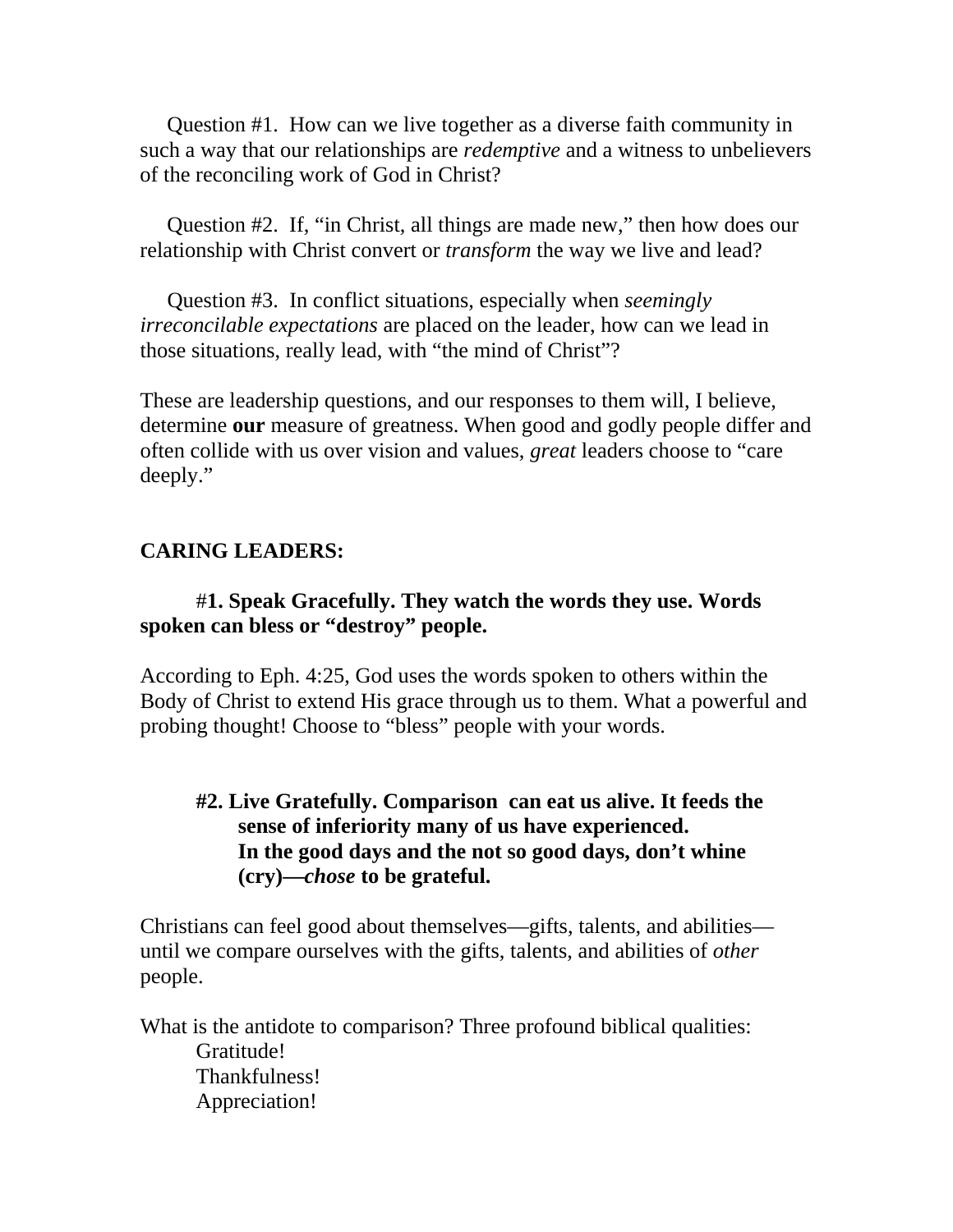In every situation, choose to be grateful (1 Thess. 5:18).

Caring Leaders speak *gracefully* and live *gratefully*. They also:

## **#3. Listen Intently. They seek first to understand. Understanding, not agreement, is the key to conflict management.**

Believe that good and godly people *can* have honest and intense differences. Yes. Good and godly people sometimes *collide* over vision and values. You may have testimonies to this reality!

This is why servant leaders must possess a *theological* vision (what you believe about people/what you see in them). Theological vision precedes *organizational* vision (what you want for the church, university, graduate school, or workplace). God can give us "eyes" to really see the people with whom we live and work and "ears" to really hear what they want and need to say to us.

In the book, "The Leadership Challenge" by Kouzes and Posner (Jossey-Bass, 1995), three central themes are identified in the values of highly successful, strong-culture organizations:

- a. High performance standards,
- b. A sense of uniqueness and pride.
- c. A caring attitude toward people.

 The authors conclude, "Leadership is an affair of the heart, not of the head."

# **#4. Forgive Freely. Caring leaders are proactive in extending forgiveness. A spirit of forgiveness transforms and empowers leaders.**

Remember the words of Jesus on the Cross: "Father, forgive them; for they know not what they do" (Luke 23:34, KJV). Was Jesus naïve? No. Jesus was not going to permit what others *said* against Him or the evil they *did* against Him to create a bitterness or resentment *within*  Him and thereby create a rupture in the relationship with God.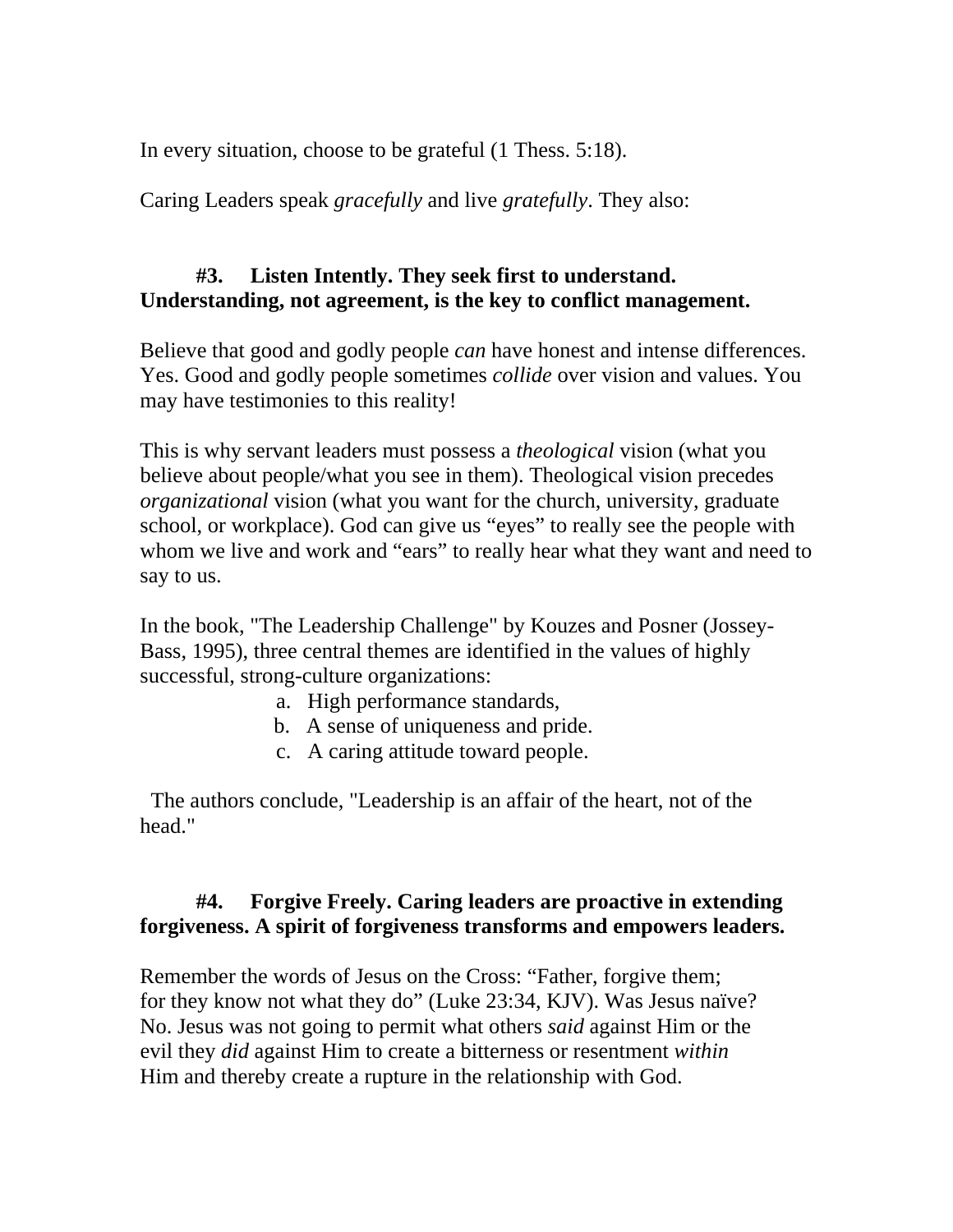Caring Leaders speak gracefully, live gratefully, listen intently and forgive freely. They also:

## **5. Lead Humbly. Leaders must be decisive and avoid paralysis. They seldom enjoy the luxury of having all the information they need before making necessary decisions. Arrogance does not characterize caring leaders. Rather, they lead with grace and humility.**

Leaders move between two competing needs: the need for long-range and strategic planning for our assignments and the need for the daily routine of budget balancing, personnel development, facility maintenance, and the management of the myriad of interpersonal conflicts. *Caring* leaders balance these twin and sometimes conflicting responsibilities with great grace and much humility. They lead from their knees.

Affirming, respecting, caring and praying for others, especially those with whom you differ—even collide—is at the heart of what it means to "lead with the mind of Christ."

To lead decisively with *grace and humility* demands that you and I continue to develop and nurture:

 Listening and communicating skills, Timing and processing skills, Affirming and encouraging skills, Asking and Inquiring skills, and Delegation and empowering skills.

Yes. *Asking* the right questions and then *listening* to the responses given are critical leadership skills that reflect a significant dimension of caring for others with whom we live and work.

In leading collaboratively with a bias toward people, not power, you and I increasingly communicate to others that we care deeply for them as we:

- 1. Honor *their* time.
- 2. Value *their* work.
- 3. Build *their* confidence.
- 4. Increase *their* competence.
- 5. Support *their* decisions.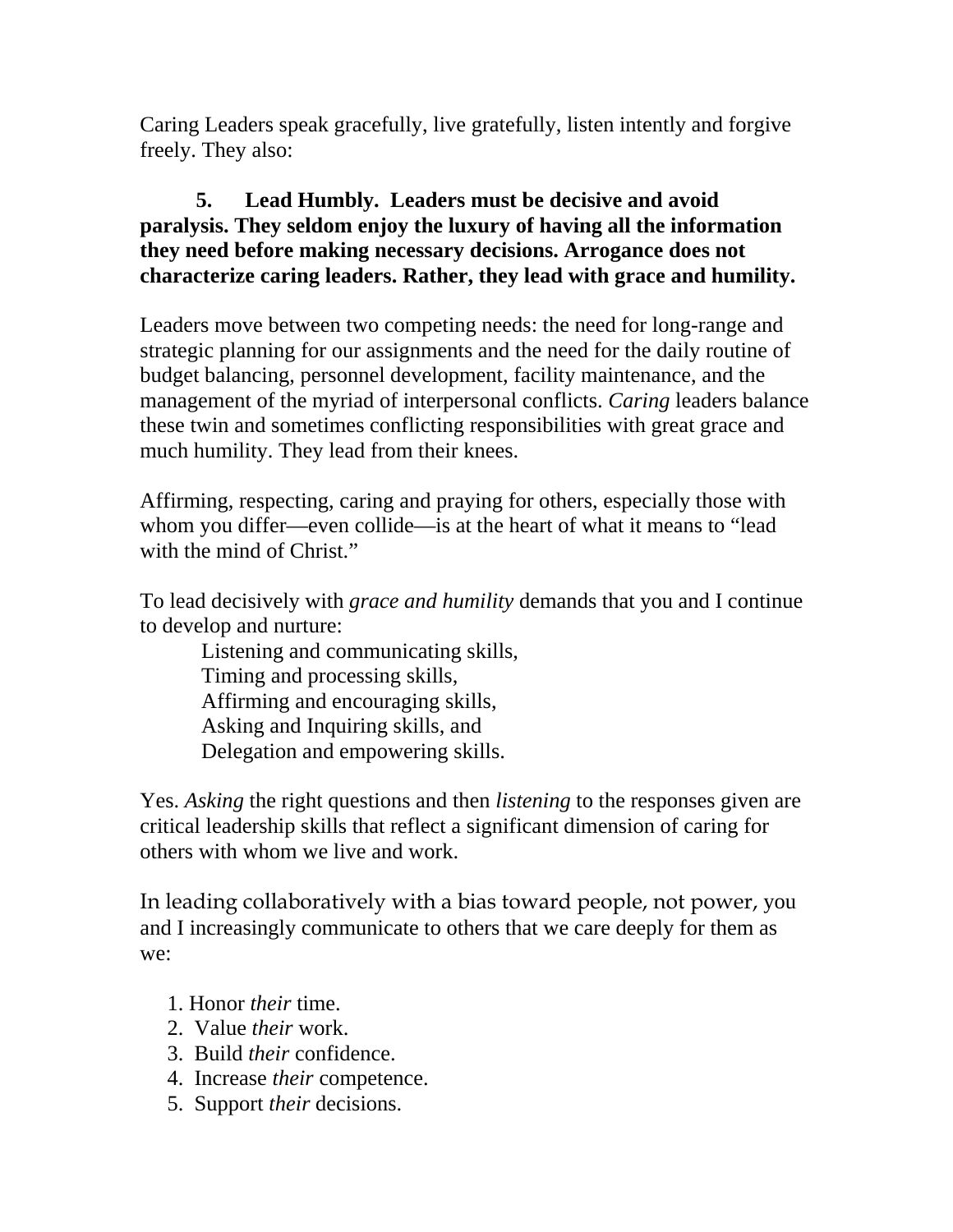- 6. Hear *thei*r words.
- 7. Network *their* ideas.
- 8. Affirm *their* dreams.
- 9. Simplify *their* assignments.
- 10. Strengthen *their* faith.

The evidence of leadership is seen in the lives of the followers.

Jim Collins, in his book *Good to Great,* talks about the critical characteristics of leaders. He speaks of *humility and fierce resolve* as essential for level 5 or top leaders. Whatever else you discover in Christians functioning at level 5 leadership, you will also find that they:

- 1. Speak Gracefully. They watch the words they speak.
- **2**. Live Gratefully. They don't whine but are grateful.
- 3. Listen Intently. They seek first to understand.
- 4. Forgive Freely. They are proactive in extending forgiveness.
- 5. Lead Humbly. They harness the power of community life and make decisions with much grace and deep humility.
- 6. Care Deeply. They value people, not power.

## **CONCLUSION**

Back to Manila. Near the end of March I took Julie and Brian on a Saturday evening to a "Texas Roadhouse Restaurant" in Manila. Yes, in Manila. Remember, Julie is from Texas!

Interestingly, with us that evening was a Japanese man, a fellow student at APNTS, whose wife and son had recently returned to Tokyo for a few weeks in order for the son to enroll in a Japanese university. Brian and Julie were concerned that this Japanese student, and their best friend on campus, a former missionary to Taiwan, and fluent in four languages, was lonely without his family and not eating properly as he studied many hours to complete his semester assignments.

In and of itself, treating a Japanese friend to his first ever full slab of ribs is not necessarily a sign of caring...or of greatness. But when you place this seemingly small evening event along with numerous other unrelated events and expressions of kindness, to this Japanese student and to other students as well, it begins to speak of a pattern of caring for others...and of greatness.